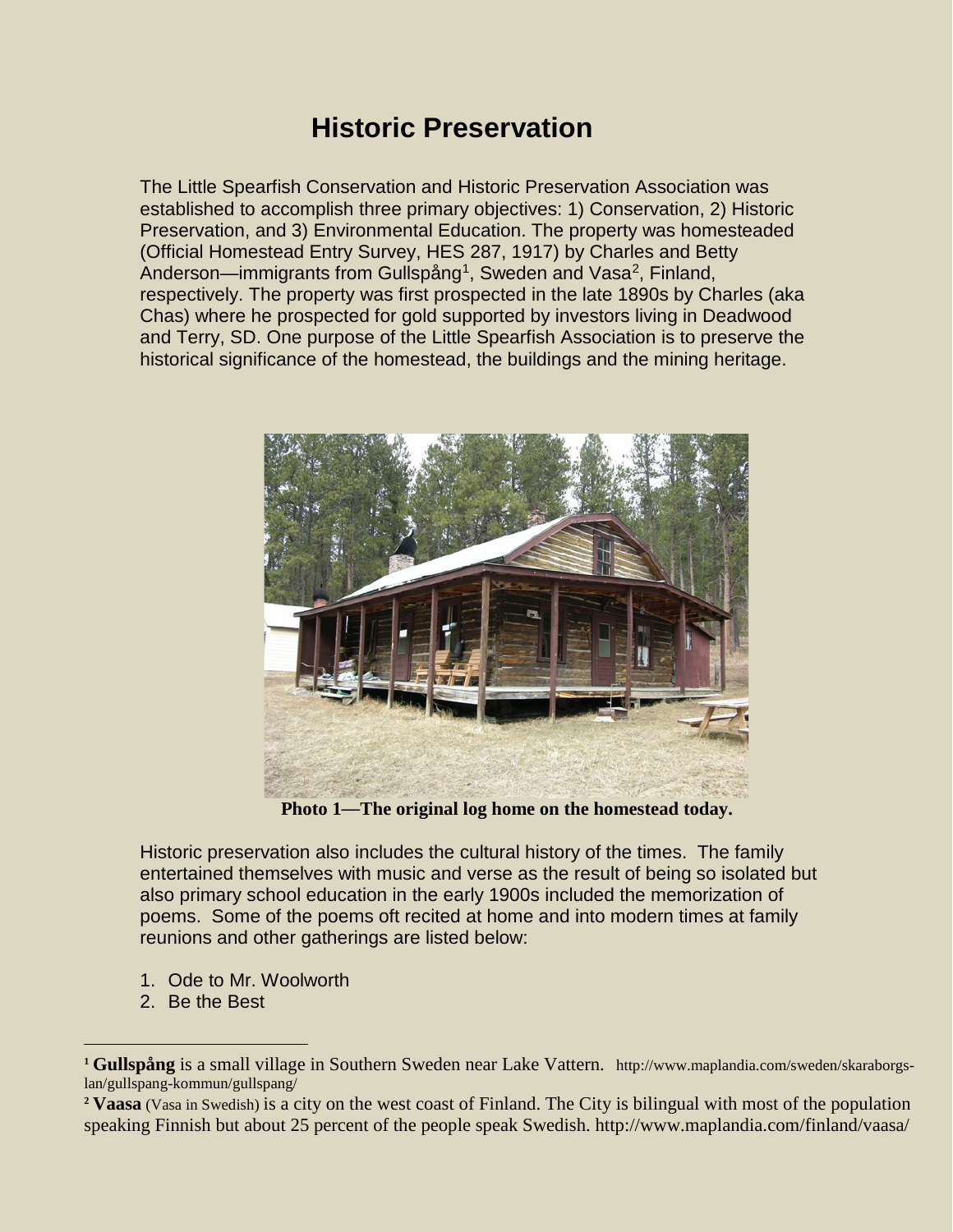- 3. Face on the Barroom Floor
- 4. Shooting of Dan McGrew
- 5. She Powders Her Nose
- 6. Skunk
- 7. The Cremation of Sam McGee
- 8. Vengeance

Every attempt was made to find the original version of the poem, as written by the author. For those of us who had the privilege of hearing Ted or Andy recite these poems live, the intonation and pronunciation of the words were sometimes modified. Here are the text of the poems listed.

"ODE TO WOOLWORTH" by Garrold E. Strong (1946)

Dear Mr. Woolworth, I got a complaint About one can of ten-cent paint. My wife she did buy from your darn store - She did once - but not no more. You see last week the spring she come And everything she's on the hum. Do walls, do floors, do windows, too. She clean like mad I tell you. My wife she always clean and neat She buy paint for toilet seat. And one whole week we watch wit eye But goshdarn paint she no get dry. My wife she's short and kinda fat Now you can see just where she sat. She's got big ring around complete Where she sat down on toilet seat. I say to her, 'It serves you right You try to be so doggone tight.' That 10 cent paint she no darn good She won't get dry on no darn wood.

My daughter she got ring around, too,

Where from the seat it soaked through.

For one whole week by gosh we wait

And now we all got constipate. By dang we don't know what to do We got to eat - she must come through.

My wife she cry and cry and cry But gol'darn paint she won't get dry.

My wife she got a Sis, Marie. She lives all time in home with me.

Last night I look where she sat down

By gosh she, too, got ring around. I try turpentine.

She howl like wolf, she lose her mind.

I'm scared like hell most all day - The skin come off, but paint she stay.

I live long time but never see A man what got so mad as me. When I think about that paint I get so mad I almost faint. Now, Mr. Woolworth, I ask you What in hell we gonna do? For how can home be nice and neat,

If paint no dry on toilet seat.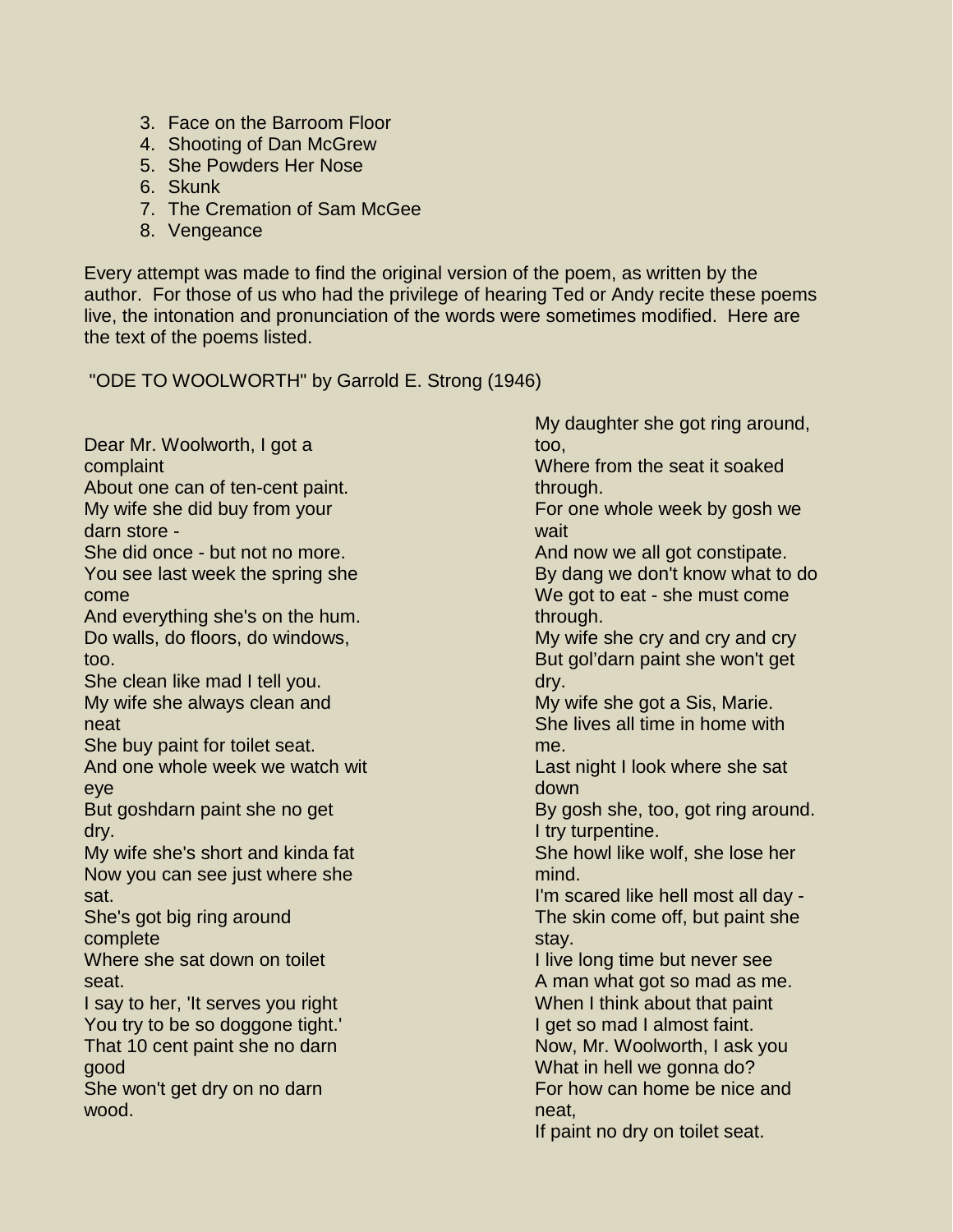#### Be the Best

By Douglas Malloch

If you can't be the Pine at the top of a hill Be a shrub in the valley below But be the best little shrub in the valley below Be a bush if you can't be a tree

If you can't be a bush be a bit of grass And some highway to happier make If you can't be a muskie, then just be a bass But be the liveliest bass in the Lake!

We all can't be captains there must be a crew There's something for all of us here. There's big work to do and lesser to do And the task we must do is the near

If you can't be the highway then just be a trail If you can't be the sun be a star. For it isn't by size that you win or you fail But being the best of whatever you are.

\_\_\_\_\_\_\_\_\_\_\_\_\_\_\_\_\_\_\_\_\_\_\_\_\_\_\_\_\_\_\_\_\_\_\_\_\_\_\_

## **Face on the Ballroom Floor**

By John Henry Titus in 1872

'Twas a balmy summer evening and a goodly crowd was there, Which well-nigh filled Joe's barroom on the corner of the square, And as songs and witty stories came through the open door A vagabond crept slowly in and posed upon the floor.

"Where did it come from?" someone said. "The wind has blown it in." "What does it want?" another cried, "Some whiskey, rum or gin?" "Here Toby, seek him, if your stomach is equal to the work — I wouldn't touch him with a fork, he's filthy as a Turk."

This badinage the poor wretch took with stoical good grace; In fact, he smiled as though he thought he'd struck the proper place. "Come boys, I know there's kindly hearts among so good a crowd — To be in such good company would make a deacon proud."

"Give me a drink — that's what I want — I'm out of funds you know; When I had cash to treat the gang, this hand was never slow. What? You laugh as though you thought this pocket never held a sou: I once was fixed as well, my boys, as any of you."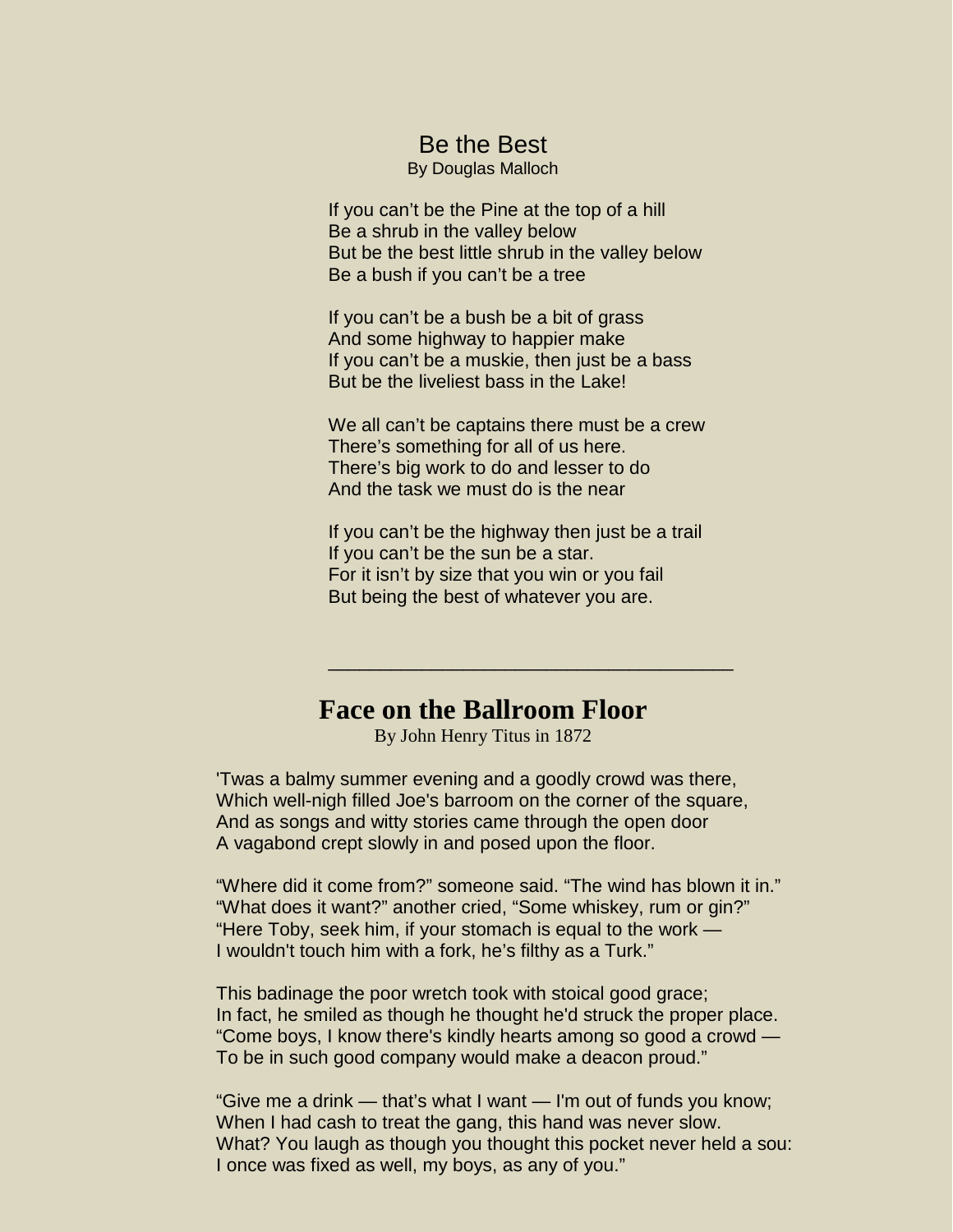"There thanks, that's braced me nicely; God Bless you one and all; Next time I pass this good saloon, I'll make another call. Give you a song? No, I can't do that, my singing days are past; My voice is cracked, my throat's worn out, and my lungs are going fast.

"Say, give me another whiskey, and I'll tell you what I'll do — I'll tell you a funny story and in fact I'll promise two. That I was ever a decent man, not one of you would think; But I was, some four or five years back. Say, give me another drink.

"Fill 'er up, Joe, I want to put some life into this old frame — Such little drinks, to a bum like me are miserably tame; Five fingers — there, that's the scheme — and corking whiskey too. Well, here's luck, boys; and landlord, my best regards to you.

"You've treated me pretty kindly, and I'd like to tell you how I came to be this dirty sap, you see before you now. As I told you once, I was a man with muscle, frame and health, And, but for a blunder, ought have made considerable wealth.

"I was a painter — not one that daubed on bricks or wood, But an artist, and for my age I was rated pretty good, I worked hard at my canvas and bidding fair to rise, For gradually I saw the star of fame before my eyes.

"I made a picture, perhaps you've seen, 'tis called the 'Chase of Fame.' It brought me fifteen hundred pounds and added to my name. And then I met a woman — now comes the funny part — With eyes that petrified my brain, and sank into my heart.

"Why don't you laugh? 'Tis funny, that the vagabond you see Could ever love a woman and expect her love for me; But 'twas so, and for a month or two, her smiles were freely given, And when her loving lips touched mine it carried me to heaven.

"Did you ever see a woman for whom your soul you'd give, With a form like the Milo Venus, too beautiful to live; With eyes that would beat the Koh-i-noor, and a wealth of chestnut hair? If so, 'twas she, for there never was another half so fair.

"I was working on a portrait, one afternoon in May, Of a fair-haired boy, a friend of mine, who lived across the way, And Madeline admired it, and much to my surprise, Said she'd like to know the man who had such dreamy eyes.

"She didn't take long to find him, and before the month had flown My friend had stolen my darling, and I was left alone. And, ere a year of misery had passed above my head. The jewel I treasured so had tarnished, and was dead.

"That's why I took to drink, boys. Why, I never see you smile,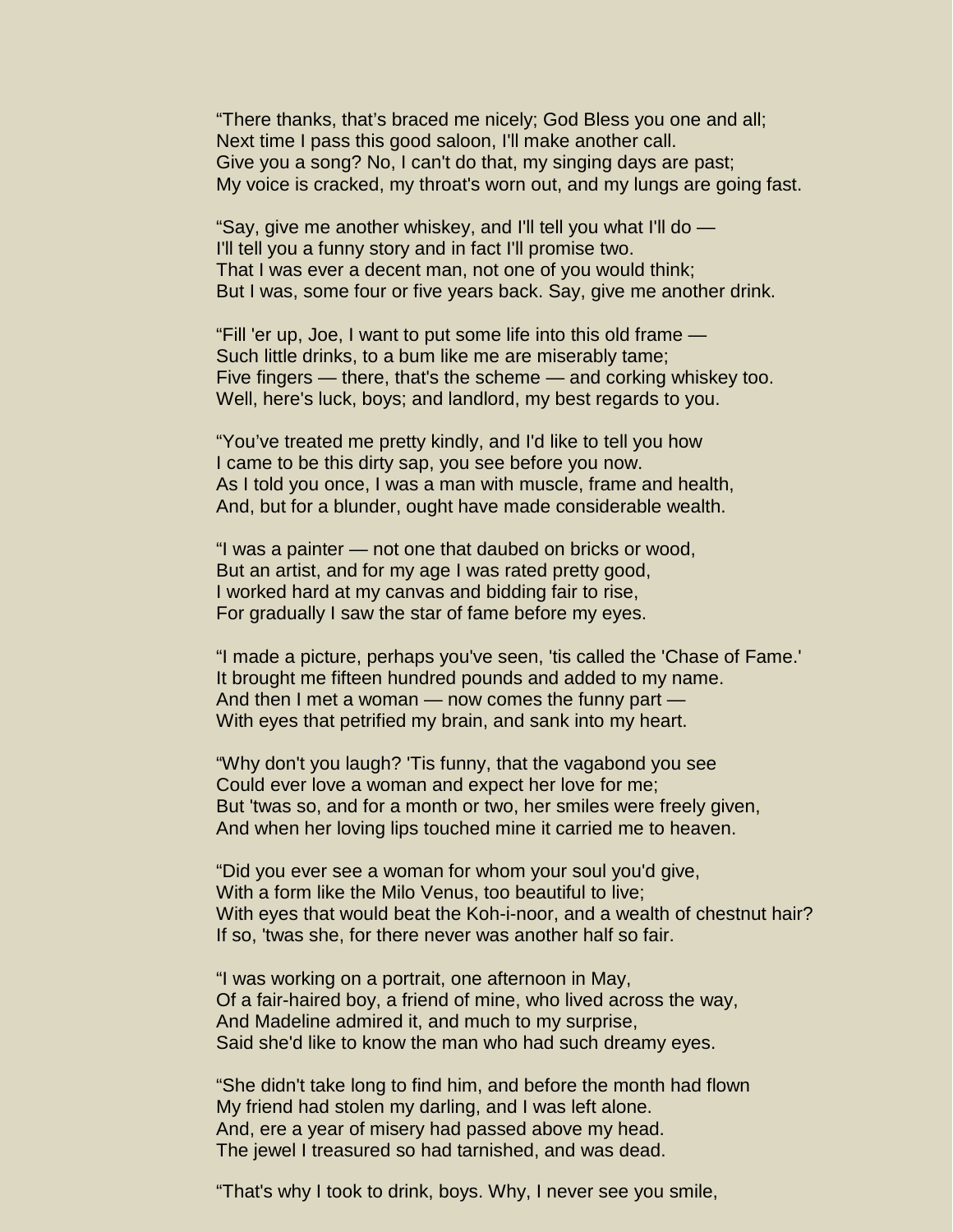I thought you'd be amused, and laughing all the while. Why, what's the matter friend? There's a teardrop in your eye. Come, laugh like me; 'tis only babes and women that should cry.

"Say boys, if you give me just another whiskey, I'll be glad, And I'll draw right here the picture, of the face that drove me mad. Give me that piece of chalk with which you mark the baseball score — And you shall see the lovely Madeline upon the barroom floor.

Another drink, and with chalk in hand, the vagabond began, To sketch a face that well might buy the soul of any man. Then, as he placed another lock upon that shapely head, With a fearful shriek, he leaped and fell across the picture — dead![3]

### The Shooting of Dan McGrew By Robert Service

\_\_\_\_\_\_\_\_\_\_\_\_\_\_\_\_\_\_\_\_\_\_\_\_\_\_\_\_\_\_\_\_\_\_\_\_\_\_\_\_\_\_\_\_\_\_\_

A bunch of the boys were whooping it up in the Malamute saloon;

The kid that handles the music-box was hitting a jag-time tune;

Back of the bar, in a solo game, sat Dangerous Dan McGrew,

And watching his luck was his light-o'-love, the lady that's known as Lou.

When out of the night, which was fifty below, and into the din and the glare,

There stumbled a miner fresh from the creeks, dog-dirty, and loaded for bear.

He looked like a man with a foot in the grave and scarcely the strength of a louse,

Yet he tilted a poke of dust on the bar, and he called for drinks for the house.

There was none could place the stranger's face, though we searched ourselves for a clue;

But we drank his health, and the last to drink was Dangerous Dan McGrew.

There's men that somehow just grip your eyes, and hold them hard like a spell;

And such was he, and he looked to me like a man who had lived in hell;

With a face most hair, and the dreary stare of a dog whose day is done,

As he watered the green stuff in his glass, and the drops fell one by one.

Then I got to figgering who he was, and wondering what he'd do,

And I turned my head — and there watching him was the lady that's known as Lou.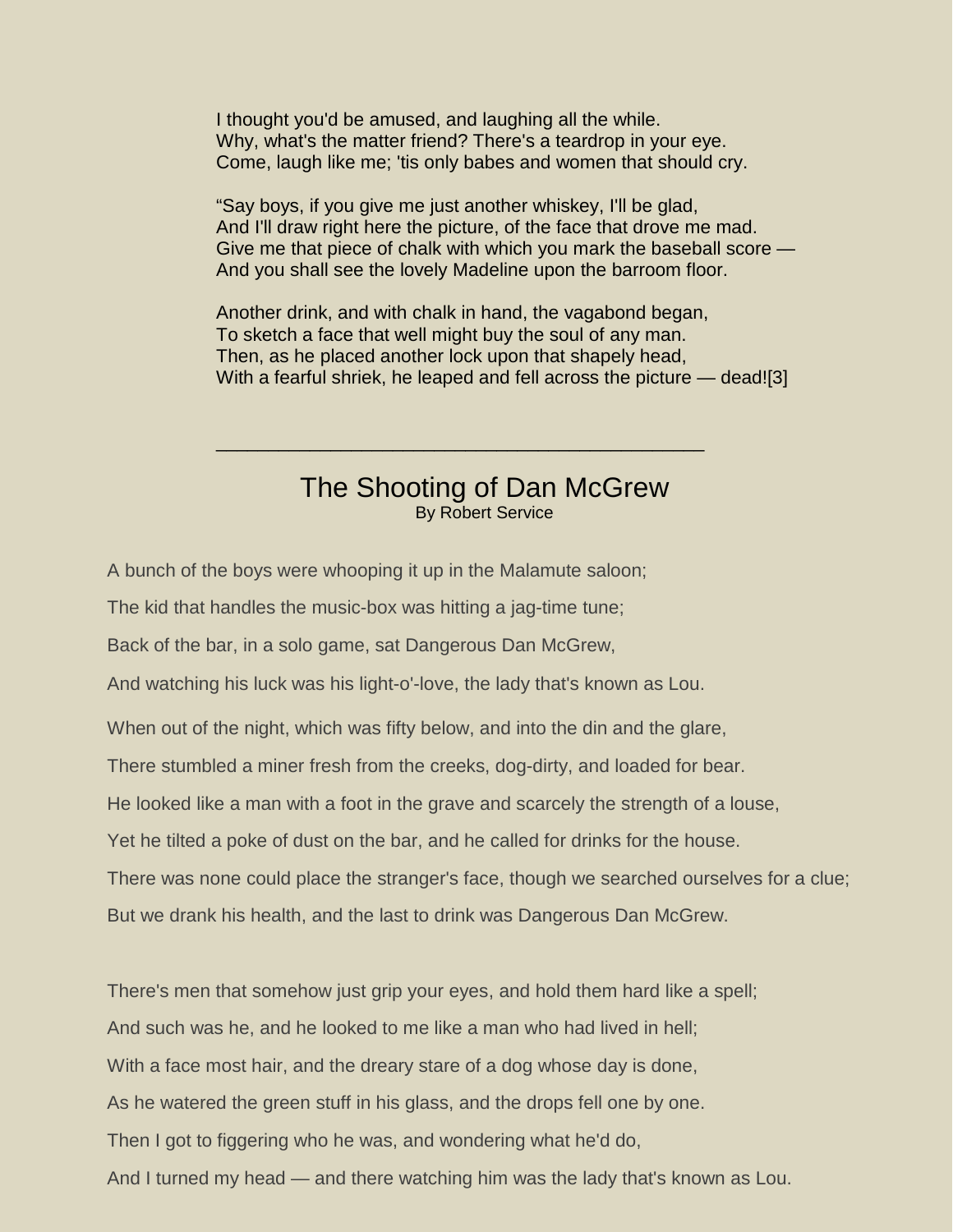His eyes went rubbering round the room, and he seemed in a kind of daze, Till at last that old piano fell in the way of his wandering gaze. The rag-time kid was having a drink; there was no one else on the stool, So the stranger stumbles across the room, and flops down there like a fool. In a buckskin shirt that was glazed with dirt he sat, and I saw him sway; Then he clutched the keys with his talon hands — my God! but that man could play. Were you ever out in the Great Alone, when the moon was awful clear, And the icy mountains hemmed you in with a silence you most could *hear*; With only the howl of a timber wolf, and you camped there in the cold, A half-dead thing in a stark, dead world, clean mad for the muck called gold; While high overhead, green, yellow and red, the North Lights swept in bars? — Then you've a hunch what the music meant. . . hunger and night and the stars.

And hunger not of the belly kind, that's banished with bacon and beans, But the gnawing hunger of lonely men for a home and all that it means; For a fireside far from the cares that are, four walls and a roof above; But oh! so cramful of cosy joy, and crowned with a woman's  $love -$ 

A woman dearer than all the world, and true as Heaven is true — (God! how ghastly she looks through her rouge, — the lady that's known as Lou.) Then on a sudden the music changed, so soft that you scarce could hear; But you felt that your life had been looted clean of all that it once held dear;

That someone had stolen the woman you loved; that her love was a devil's lie; That your guts were gone, and the best for you was to crawl away and die. 'Twas the crowning cry of a heart's despair, and it thrilled you through and through — "I guess I'll make it a spread misere", said Dangerous Dan McGrew.

The music almost died away ... then it burst like a pent-up flood;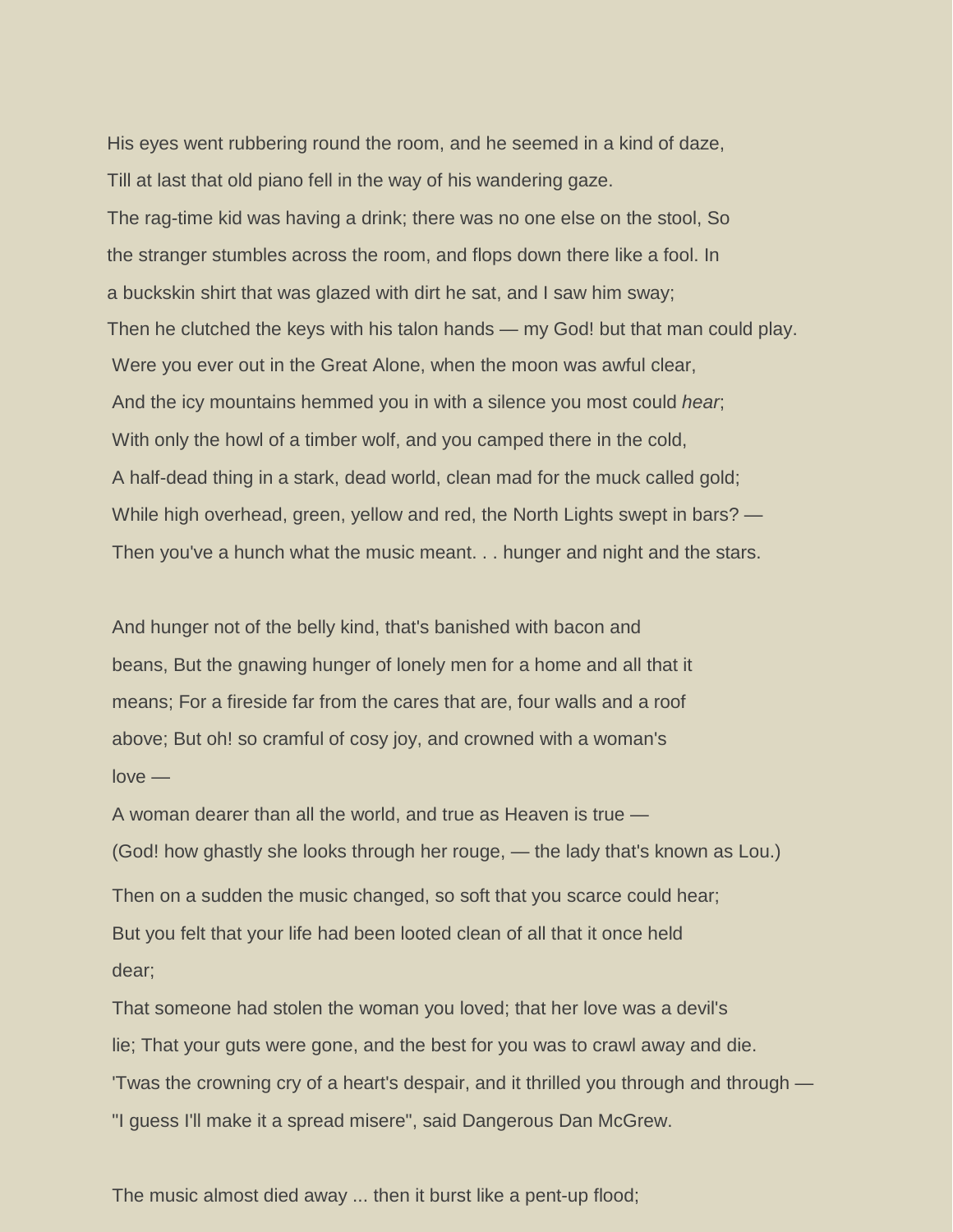And it seemed to say, "Repay, repay," and my eyes were blind with blood. The thought came back of an ancient wrong, and it stung like a frozen lash, And the lust awoke to kill, to kill ... then the music stopped with a crash, And the stranger turned, and his eyes they burned in a most peculiar way;

In a buckskin shirt that was glazed with dirt he sat, and I saw him sway; Then his lips went in in a kind of grin, and he spoke, and his voice was calm, And "Boys," says he, "you don't know me, and none of you care a damn; But I want to state, and my words are straight, and I'll bet my poke they're true, That one of you is a hound of hell. . .and that one is Dan McGrew."

Then I ducked my head, and the lights went out, and two guns blazed in the dark,

And a woman screamed, and the lights went up, and two men lay stiff and stark.

Pitched on his head, and pumped full of lead, was Dangerous Dan McGrew,

While the man from the creeks lay clutched to the breast of the lady that's known as Lou. These are the simple facts of the case, and I guess I ought to know.

They say that the stranger was crazed with "hooch," and I'm not denying it's so. I'm not so wise as the lawyer guys, but strictly between us two —

The woman that kissed him and — pinched his poke — was the lady that's known as Lou.

#### **She Powders Her Nose**

**\_\_\_\_\_\_\_\_\_\_\_\_\_\_\_\_\_\_\_\_\_\_\_\_\_\_\_\_\_\_\_**

**\_\_\_\_\_\_\_\_\_**

Edgar A. Guest (1881-1959)

A woman is queer, there's no doubt about that. She hates to be thin and she hates to be fat; One minute it's laughter, the next it's a cry— You can't understand her, however you try; But there's one thing about her which everyone knows— A woman's not dressed till she powders her nose.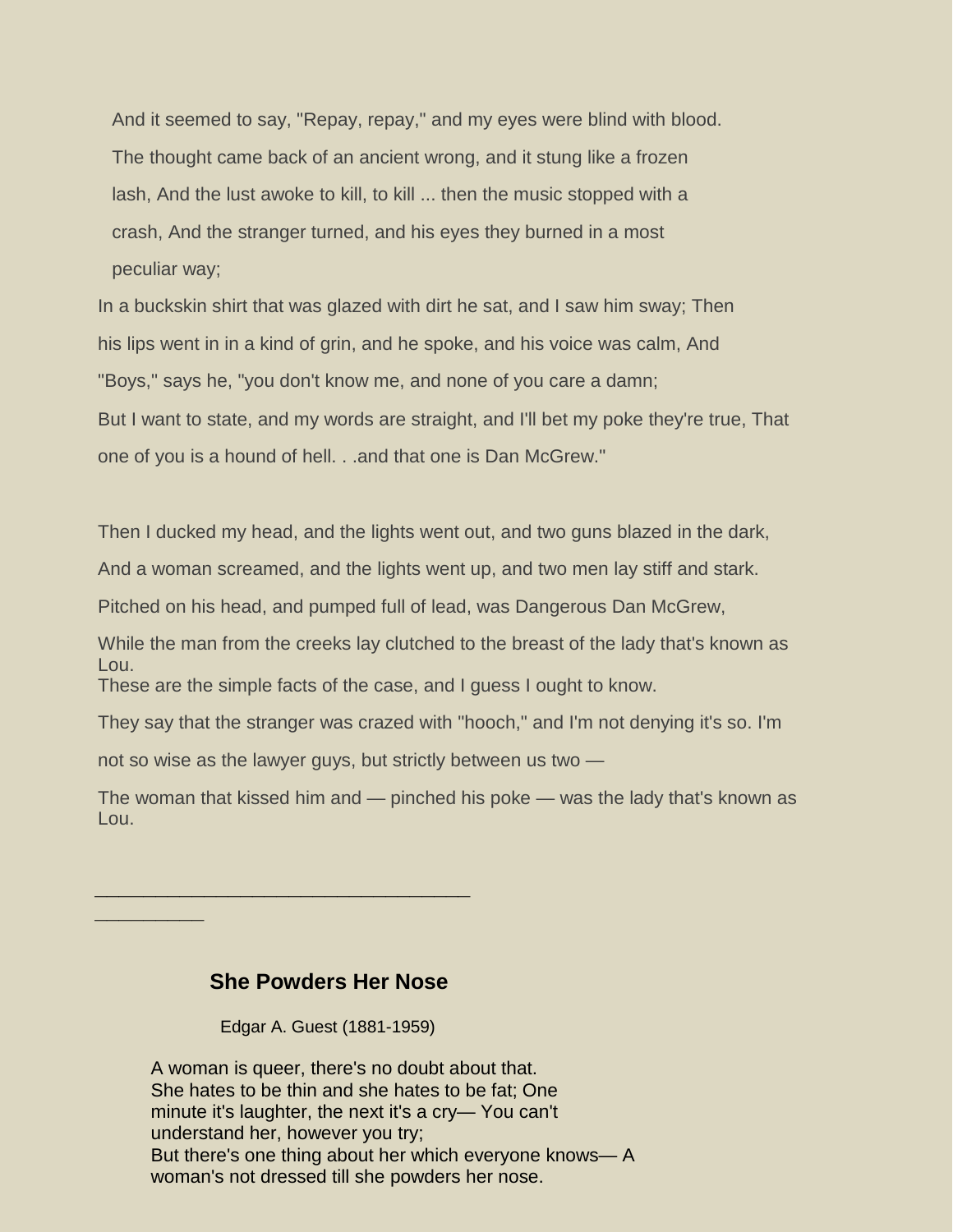You never can tell what a woman will say; She's a law to herself every hour of the day. It keeps a man guessing to know what to do, And mostly he's wrong when his guessing is through; But this you can bet on, wherever she goes She'll find some occasion to powder her nose.

I've studied the sex for a number of years; I've watched her in laughter and seen her in tears; On her ways and her whims I have pondered a lot, To find what will please her and just what will not; But all that I've learned from the start to the close Is that sooner or later she'll powder her nose.

At church or a ball game, a dance or a show, There's one thing about her I know that I know— At weddings or funerals, dinners of taste, You can bet that her hand will dive into her waist, And every few minutes she'll strike up a pose, And the whole world must wait till she powders her nose.

Guest, Edgar A. *When Day is Done*. Chicago: Reilly & Lee Co., 1921.

\_\_\_\_\_\_\_\_\_\_\_\_\_\_\_\_\_\_\_\_\_\_\_\_\_\_\_\_\_\_\_\_\_\_\_\_\_\_\_\_\_\_\_\_\_\_\_\_\_\_\_\_\_\_\_\_\_\_\_

\_\_\_\_\_\_\_\_\_\_\_\_\_\_\_\_\_\_\_\_\_\_\_\_\_\_\_\_\_\_\_\_\_\_\_\_\_\_\_\_\_\_\_\_\_\_\_\_\_\_

Edgar Albert Guest was author of the syndicated newspaper column *Breakfast Table Chat*, host of a weekly radio show from 1931 to 1942, and host of a television show in 1951. The Michigan state senate voted Guest the state's poet laureate in 1952.

#### "ZE SKUNK, ZE SKUNK" (author unknown)

I hunt ze bear; I hunt ze wolf; Sometimes I hunt ze rat. Las' week I take my axe An' hunt ze skunk polecat My friend Jacques says he's ver' good fur, An' sometime good to eat. I tell my wife I get fur coat An' same time get some meat.

I walk two, t'ree, four mile. I feel wan awful smell. I say dis skunk he's up and die, An' fur coat gone to hell. Bimeby i see ze skunk, close up by one beeg tree. I sneak up vera close behin', an' t'ink he's no see me. Bimeby i'm close up by ze skunk. I raise my ax up high, when ... Up, kerplunk, dis dam', dam' skunk she's t'row somet'ing in my eye.

Sacre blu! I t'ink i'm blin'. Gee whiz! I can no see! I walk roun' an' roun' an' roun' an' bump in dam' ol' tree!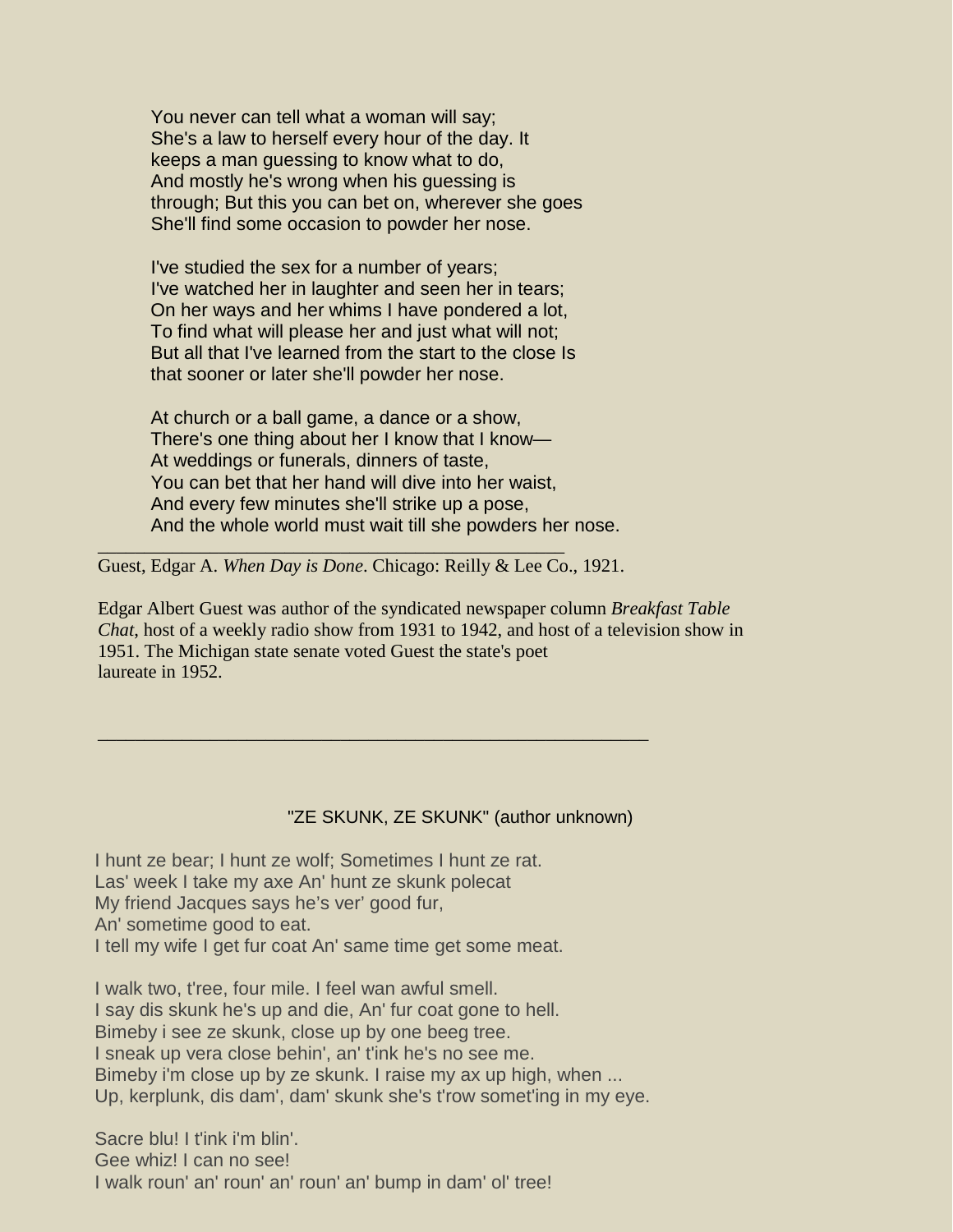Bimeby i drop my ax an' light out for da shack. I t'ink a million skunks dey clim' upon my back.

My wife she meet me at da door. She seek on me da dog. She say."you no sleep here tonight. You go sleep mit da hog."

I try to clim' in hog pen. Gee whiz! Now what you tink? Dat dam' o' hog not stan' for dat on 'count of awful stink. No more i'm hunt ze skunk polecat to get his fur or meat. For if his breath he smell so bad, gee whiz what eeff he speet.

Origin: This poem was usually recited around a fire on Saturday nights at the logging camp.

## **The Cremation of Sam McGee** by Robert W. Service

*There are strange things done in the midnight sun By the men who moil for gold; The Arctic trails have their secret tales That would make your blood run cold; The Northern Lights have seen queer sights, But the queerest they ever did see Was that night on the marge of Lake Lebarge, I cremated Sam McGee.*

Now Sam McGee was from Tennessee, where the cotton blooms and blows. Why he left his home in the South to roam 'round the Pole, God only knows. He was always cold, but the land of gold seemed to hold him like a spell; Though he'd often say in his homely way that "he'd sooner live in hell."

On a Christmas Day we were mushing our way over the Dawson trail. Talk of your cold! through the parka's fold it stabbed like a driven nail. If our eyes we'd close, then the lashes froze till sometimes we couldn't see; It wasn't much fun, but the only one to whimper was Sam McGee.

And that very night, as we lay packed tight in our robes beneath the snow, And the dogs were fed, and the stars o'erhead were dancing heel and toe, He turned to me, and "Cap," says he, "I'll cash in this trip, I guess; And if I do, I'm asking that you won't refuse my last request."

Well, he seemed so low that I couldn't say no; then he says with a sort of moan It's the cursèd cold, and it's got right hold, till I'm chilled clean through to the bone. Yet 'tain't being dead — it's my awful dread of the icy grave that pains;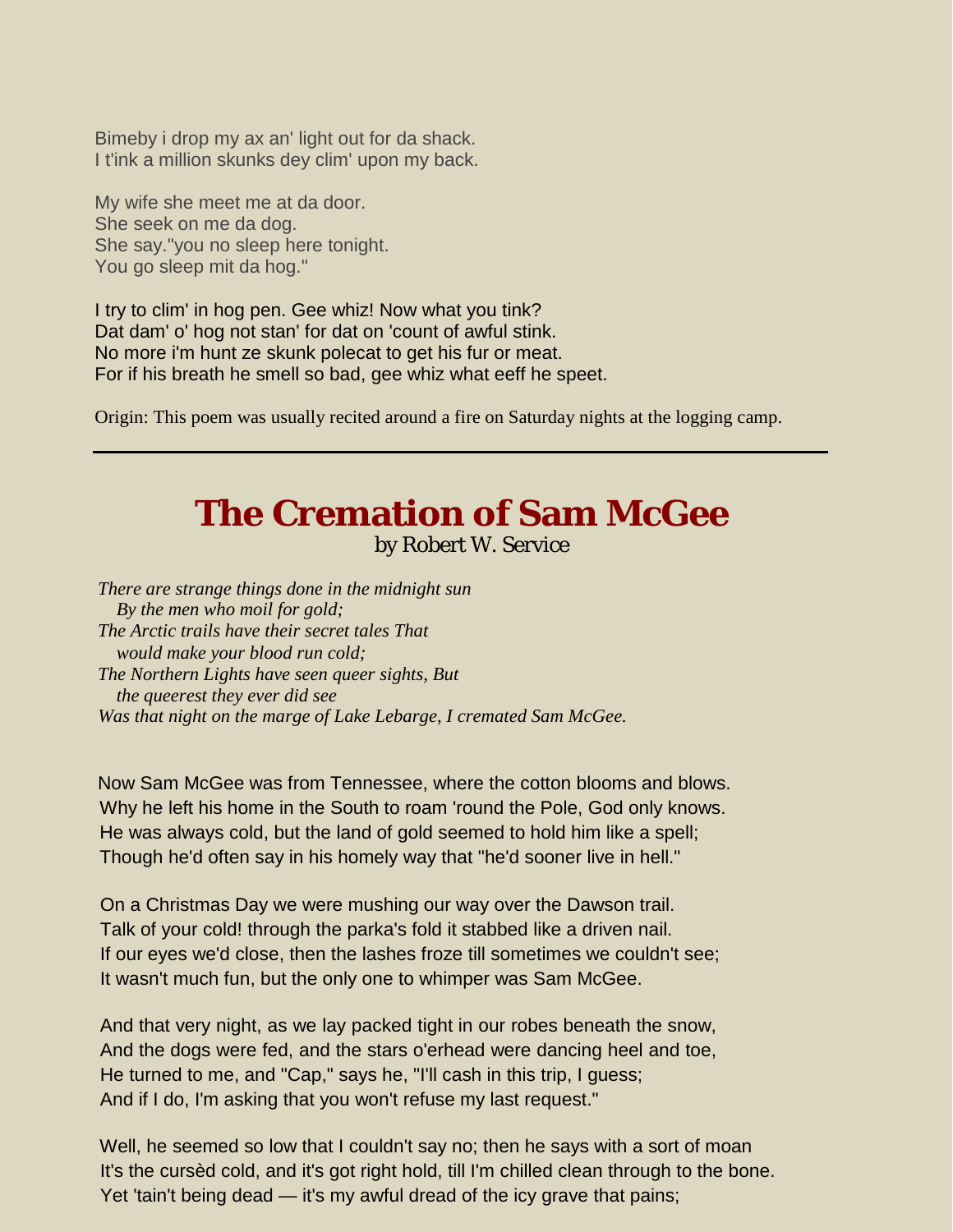So I want you to swear that, foul or fair, you'll cremate my last remains."

A pal's last need is a thing to heed, so I swore I would not fail; And we started on at the streak of dawn; but God! he looked ghastly pale. He crouched on the sleigh, and he raved all day of his home in Tennessee; And before nightfall a corpse was all that was left of Sam McGee.

There wasn't a breath in that land of death, and I hurried, horror-driven, With a corpse half hid that I couldn't get rid, because of a promise given; It was lashed to the sleigh, and it seemed to say: "You may tax your brawn and brains, But you promised true, and it's up to you, to cremate those last remains."

Now a promise made is a debt unpaid, and the trail has its own stern code. In the days to come, though my lips were dumb, in my heart how I cursed that load. In the long, long night, by the lone firelight, while the huskies, round in a ring, Howled out their woes to the homeless snows — Oh God! how I loathed the thing.

And every day that quiet clay seemed to heavy and heavier grow; And on I went, though the dogs were spent and the grub was getting low; The trail was bad, and I felt half mad, but I swore I would not give in; And I'd often sing to the hateful thing, and it hearkened with a grin.

Till I came to the marge of Lake Lebarge, and a derelict there lay; It was jammed in the ice, but I saw in a trice it was called the "Alice May." And I looked at it, and I thought a bit, and I looked at my frozen chum; Then "Here," said I, with a sudden cry, "is my cre-ma-tor-eum."

Some planks I tore from the cabin floor, and I lit the boiler fire;

Some coal I found that was lying around, and I heaped the fuel higher;

The flames just soared, and the furnace roared — such a blaze you seldom see; And I burrowed a hole in the glowing coal, and I stuffed in Sam McGee.

Then I made a hike, for I didn't like to hear him sizzle so;

And the heavens scowled, and the huskies howled, and the wind began to blow. It was icy cold, but the hot sweat rolled down my cheeks, and I don't know why; And the greasy smoke in an inky cloak went streaking down the sky.

I do not know how long in the snow I wrestled with grisly fear; But the stars came out and they danced about ere again I ventured near; I was sick with dread, but I bravely said: "I'll just take a peep inside.

I guess he's cooked, and it's time I looked"; ... then the door I opened wide.

And there sat Sam, looking cool and calm, in the heart of the furnace roar; And he wore a smile you could see a mile, and said: "Please close that door. It's fine in here, but I greatly fear, you'll let in the cold and storm —

Since I left Plumtree, down in Tennessee, it's the first time I've been warm."